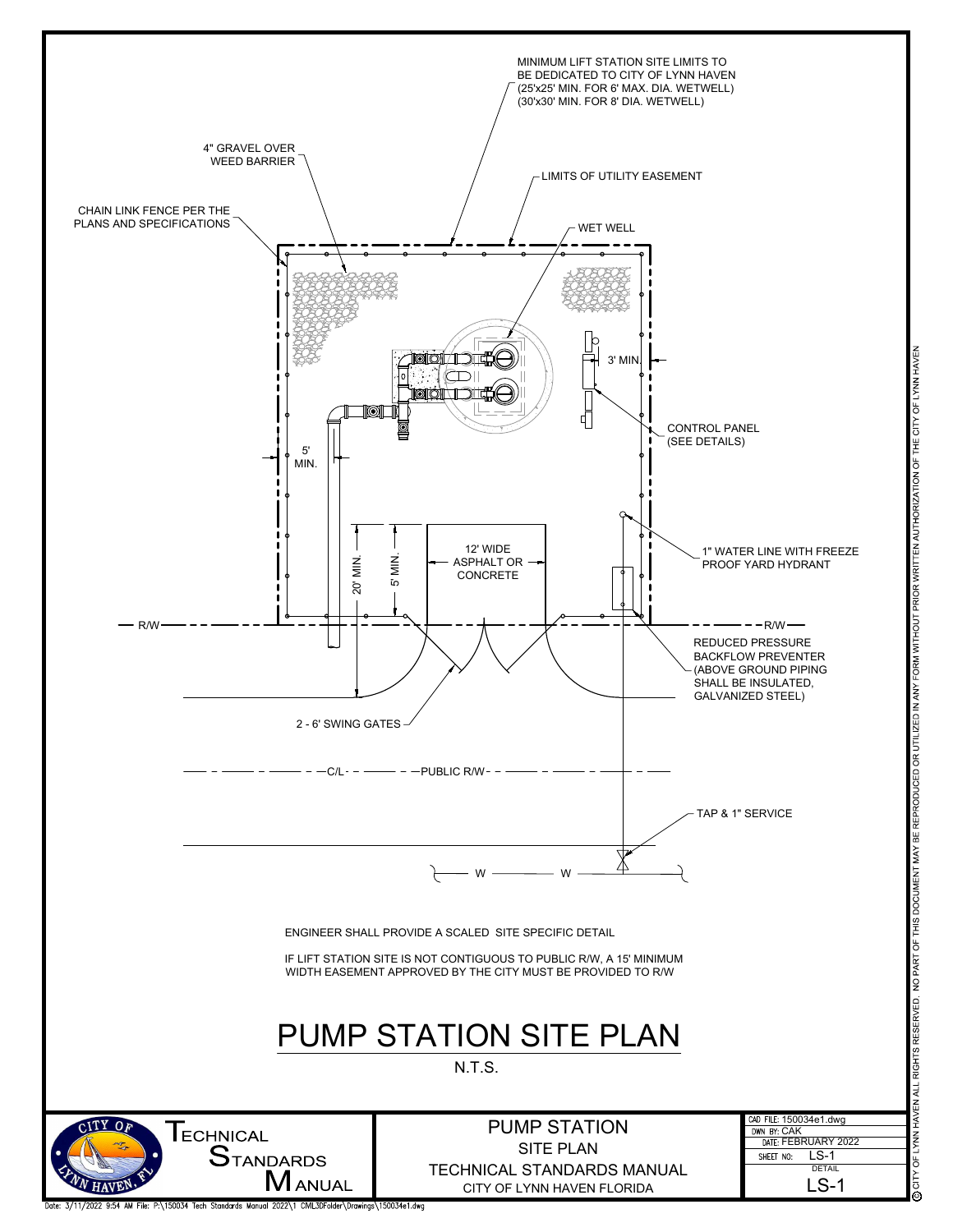## GENERAL NOTES:

- ALL EXPOSED NON STAINLESS STEEL METAL SHALL BE PAINTED WITH 2 COATS OF EXTERIOR ENAMEL PAINT.(COLOR TO BE DETERMINED PER JOB)
- 2. EXTERIOR WET WELL SHALL BE COATED WITH COAL TAR.OUTSIDE CONCRETE SURFACES SHALL BE LEFT BARE. (ONE COAT(9 MILS) COAL TAR EPOXY TO BE FIELD APPLIED AFTER INSTALLATION.) INTERIOR WET WELL SHALL BE HDPE LINER WITH WELDED JOINTS.
- 3. BASE AND FIRST RISERS TO BE CAST MONOLITHIC.
- 4. ALL LOCATIONS WHERE PIPES ENTER OR LEAVE THE WET WELL OR VALVE VAULT SHALL BE MADE WATERTIGHT WITH WALL SLEEVE, LINK SEAL, OR EQUIVALENT.
- 5. THERE SHALL BE NO VALVES OR ELECTRICAL JUNCTION BOXES IN WET WELL.
- 6. WET WELL COVERS SHALL BE ALUMINUM WITH 316L S.S. HARDWARE AND LOCK BRACKET. SIZE AS REQUIRED BY PUMP MANUFACTURE AND APPROVED BY THE CITY. INSTALL "SAFE-HATCH" ACCESS COVER (MANUFACTURED BY FLYGT OR EQUIVALENT.
- 7. WET WELL GROUT CIRCLE SHOULD BE PLACED AND FORMED AS SHOWN IN PUMP MANUFACTURES SHOP DRAWINGS AND TROWELED SMOOTH TO PREVENT SOLIDS BUILD-UP.
- 8. PUMPS (2 EACH) SHALL BE SUBMERSIBLE:<br>MANUFACTURER: : MODEL: MANUFACTURER: \_\_\_\_\_\_\_\_\_; MODEL: \_\_\_\_\_\_\_; IMP: \_\_\_\_\_; DIA:<br>MM, SPEED: \_\_\_\_\_\_\_\_\_\_RPM; DISCHARGE SIZE: \_\_\_\_\_\_\_\_ IN.; VOLTAGE: \_\_\_\_\_\_ MM, SPEED:  $\frac{\overline{PRM}}{\overline{PRM}}$ ; DISCHARGE SIZE:<br>HZ:  $\overline{HPM}$ ; PHASE:  $\overline{HPM}$ ; HP. ; PHASE: \_\_\_\_\_\_\_\_\_; H.P.<br>ZE: \_\_\_\_\_\_\_\_\_\_\_\_\_\_\_\_\_; H.P. MIN. SOLID SIZE:
- ALL HARDWARE IN WET WELL AND VALVE BOX TO BE STAINLESS STEEL.
- 10. CONTRACTOR TO VERIFY THAT 240V / 3 PHASE POWER IS AVAILABLE BEFORE ORDERING EQUIPMENT.
- 11.PROVIDE MOTOR OVERLOAD AND PHASE PROTECTION.
- 12.PROVIDE LIGHTNING PROTECTION.
- 13.PROVIDE A FLUSH VALVE TO AUTOMATICALLY FLUSH THE SUMP DURING INITIAL OPERATION OF THE **PUMP**
- 14. CHECK VALVES TO BE MUELLER OR CLOW, KENNEDY, MH.
- 15. WET WELL SHALL HAVE HDPE PROTECTIVE LINER WITH WELDED SEAMS(AGRULINER OR EQUIVALENT 16.DUCTILE IRON FORCEMAIN PIPE AND FITTINGS TO BE LINED WITH PROTECTO 401 CERAMIC EPOXY IN ACCORDANCE WITH ASTM A716/A746.
- 17. TOP OF WET WELL ELEVATION "Y" SHALL BE WHICHEVER IS HIGHEST:
	- 12" ABOVE FEMA 100 YEAR FLOOD ELEVATION
	- 12" ABOVE ADJACENT ROAD
	- 12"ABOVE SITE FINISH GRADE

| $*$              | L/S     |
|------------------|---------|
| DIM A            | 8" MIN. |
| DIM B            | ,,      |
| DIM <sub>C</sub> | Ж       |
| DIM D            | Ж       |
| DIM E            | Ж       |
| DIM F            | Ж       |
| DIM G            | Ж       |
| DIM H            | Ж       |
| DIM K            | Ж       |
| ELEV T           | 0.00    |
| ELEV U           | 0.00    |
| ELEV V           | 0.00    |
| ELEV W           | 0.00    |
| <b>ELEV X</b>    | 0.00    |
| <b>ELEVY</b>     | 0.00    |
| ELEV Z-1         | $NE =$  |
|                  | $E =$   |
| GPM@TDH          | ı<br>@  |

 $\mathbb H$  PER PUMP MANUFACTURERS REQUIREMENT

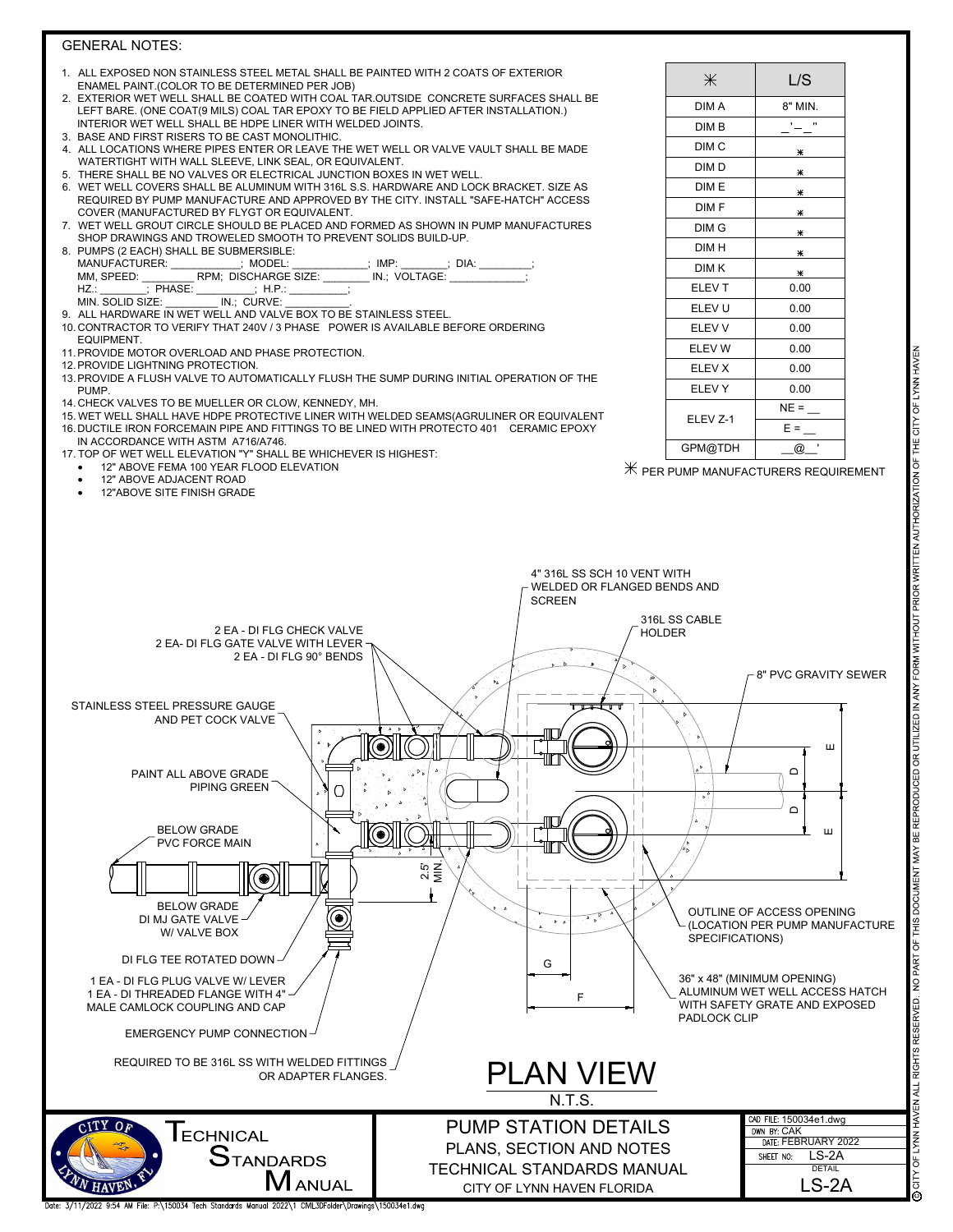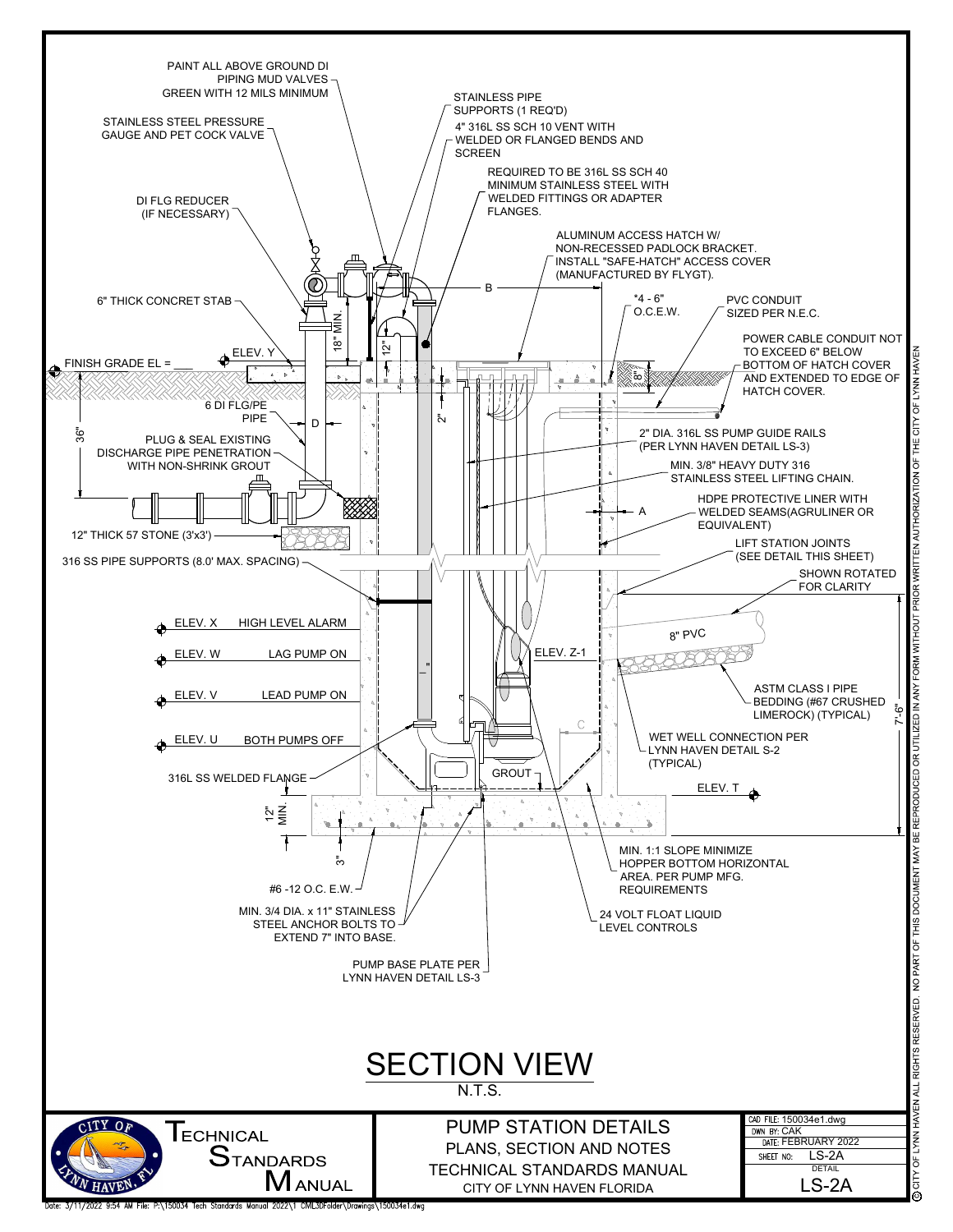## City of Lynn Haven Lift Stations Pump Selection Standards

- 1. THE PUMP DISCHARGE CONNECTION SHALL BE ACCOMPLISHED BY A MACHINED METAL-TO-MACHINED METAL WATERTIGHT CONTACT. SEALING OF THE DISCHARGE INTERFACE WITH A DIAPHRAGM, "O" RING, OR PROFILE GASKET OF ANY MATERIAL WILL NOT BE ACCEPTED.
- ED METAL WATERTIGHT CONTACT. SEALING OF THE DISTORANCE<br>
LEWIS CONDENSATION OF PROFILE GASKET OF ANY MATERIAL WILL NOT<br>
UNLE ENCASED IN A BINGLE CABLE ARCKET. THE CONNECTION STATE CONDENSATION<br>
DUCTOR CABLE TO THE PUMP END 2. ALL POWER CONDUCTORS, LEAKAGE SENSOR CONDUCTORS, AND THERMAL PROTECTION<br>
SINGLE MULTI-CONDUCTOR CABLE AT THE PUMP END SHALL BE A SERVICEABLE<br>
WATERTIGHT GLAND STYLE. CABLE TO PUMP CONNECTIONS UTILIZING A HARDENED EPOXY<br> CONDUCTORS SHALL BE ENCASED IN A SINGLE CABLE JACKET. THE CONNECTION OF THIS SINGLE MULTI-CONDUCTOR CABLE AT THE PUMP END SHALL BE A SERVICEABLE WATERTIGHT GLAND STYLE. CABLE TO PUMP CONNECTIONS UTILIZING A HARDENED EPOXY SEALING METHODS WILL NOT BE CONSIDERED.
- 3. PUMP IMPELLERS SHALL BE EASY TO REMOVE, ADJUSTED, AND FIELD SERVICEABLE WITHOUT THREAT OF DAMAGE TO THE SHAFT OR MECHANICAL SEAL. IMPELLERS SHALL BE REMOVABLE WITH THE USE OF A PRESS TOOL OR AN ADJUSTABLE CONICAL SLEEVE HUB.
- 4. CLEARANCE OF THE IMPELLER TO WEAR RING OR PLATE SHALL BE MADE ADJUSTABLE USING READILY AVAILABLE SHIMS OR BY WAY OF A GLAND SCREW.
- 5. IMPELLERS ON PUMPS UTILIZED IN THE COMMON FORCE MAIN AND SANITARY COLLECTION SYSTEM SHALL NOT BE OF THE SINGLE VEIN OR OPEN VEIN STYLE. DEPENDENT ON THE SPECIFIC NEEDS AND APPLICATION A MULTI VEIN, VORTEX, CHOPPER, OR GRINDER STYLE OF IMPELLER WILL BE SELECTED.
- 6. PUMP MOTORS WILL BE AIR FILLED AND EXPLOSION PROOF. THE USE OF DIELECTRIC FLUIDS IN THE MOTOR COMPARTMENT OF A PUMP SHALL BE CONSIDERED UNACCEPTABLE DUE TO ITS POSSIBLE ENVIRONMENTAL IMPACT. PUMPS CAN HAVE AN EXTERNAL LIQUID COOLANT FILLED COOLING JACKET AS LONG AS AN ENVIRONMENTALLY SAFE COOLANT IS USED.
- 7. PUMPS SHALL BE EQUIPPED TO ACCEPT AN AUTOMATIC FLUSH VALVE SHOULD THE APPLICATION TO INSTALL ONE BE DETERMINED NECESSARY.
- 8. 5 YEAR COMPLETE WRITTEN LABOR AND MATERIALS/EQUIPMENT WARRANTY.



TECHNICAL STANDARDS MANUAL <sup>CAD FILE:</sup> 150034e1.dwg<br>
DIMESTANDARDS PLANS, SECTION AND NOTES<br>
PLIMP STATION DETAIL S PUMP STATION DETAILS PLANS, SECTION AND NOTES

| ANDARDS MANUAL | CAD FILE: 150034e1.dwg<br>DWN BY: JNF |  |
|----------------|---------------------------------------|--|
| TION AND NOTES | DATF: FEBRUARY 2022                   |  |
|                | LS-2C<br>SHEET NO:                    |  |
| ATION DETAILS. | <b>DETAIL</b>                         |  |
| LS-2C          | LS-2C                                 |  |

**I** ECHNICAL<br>STANDARDS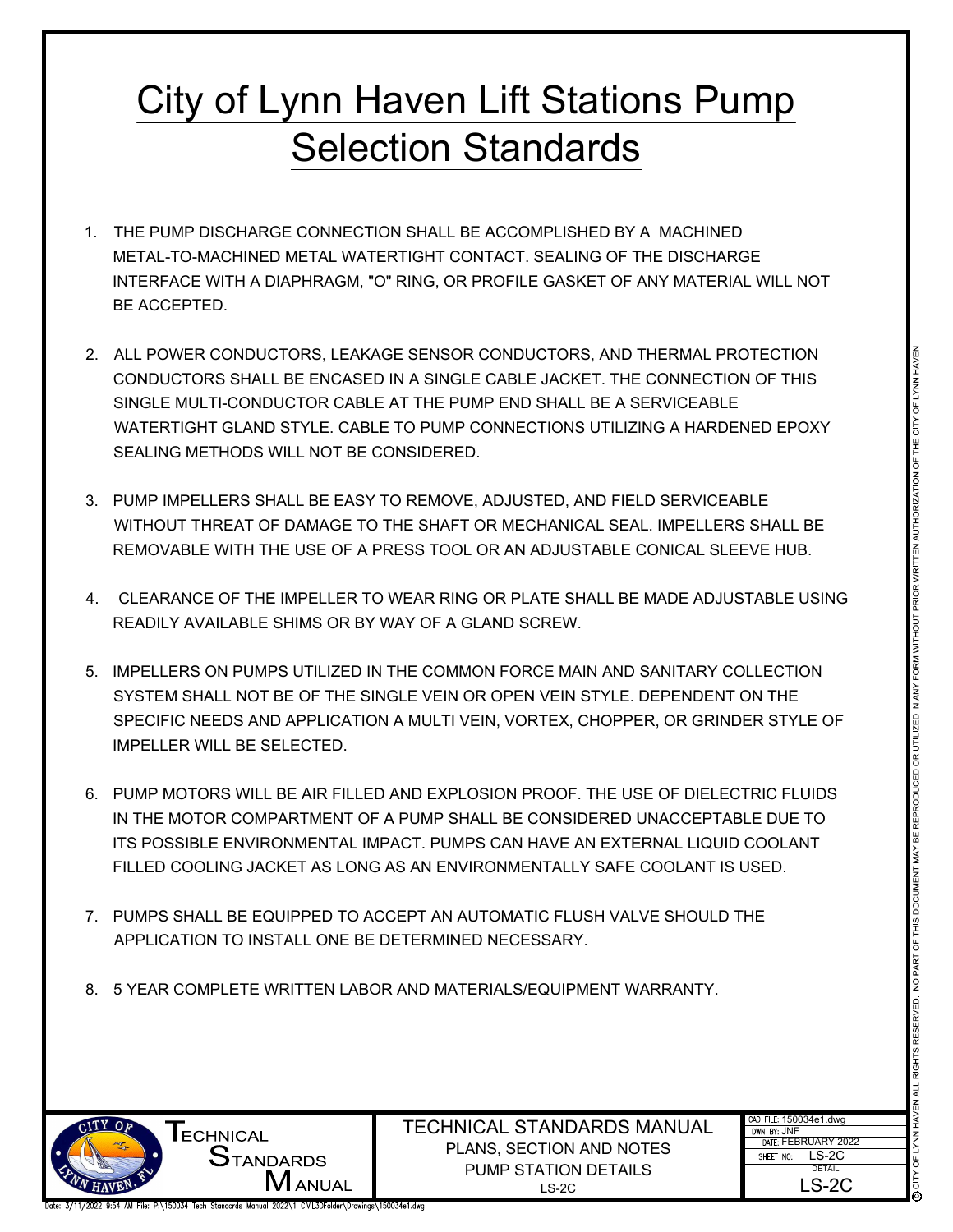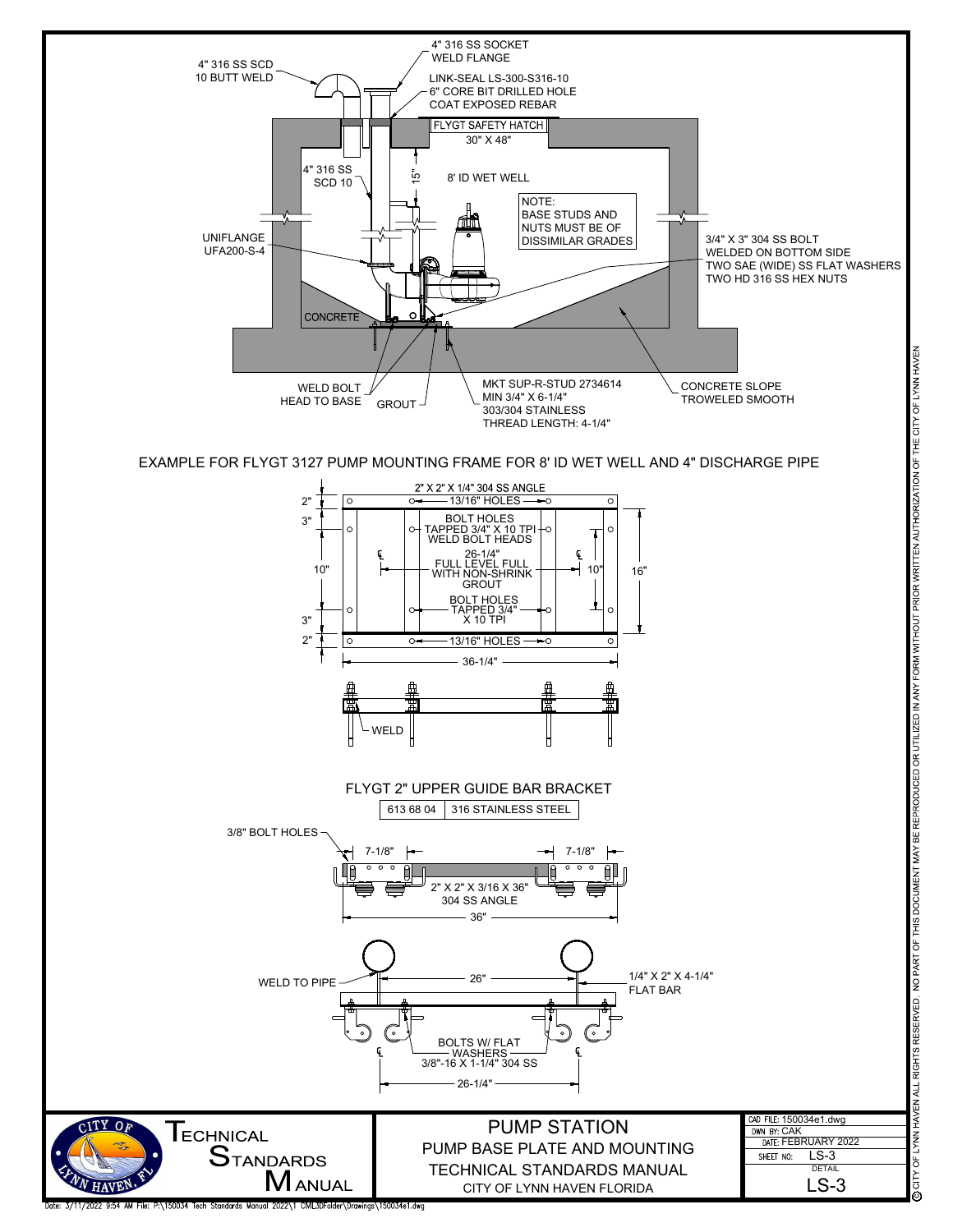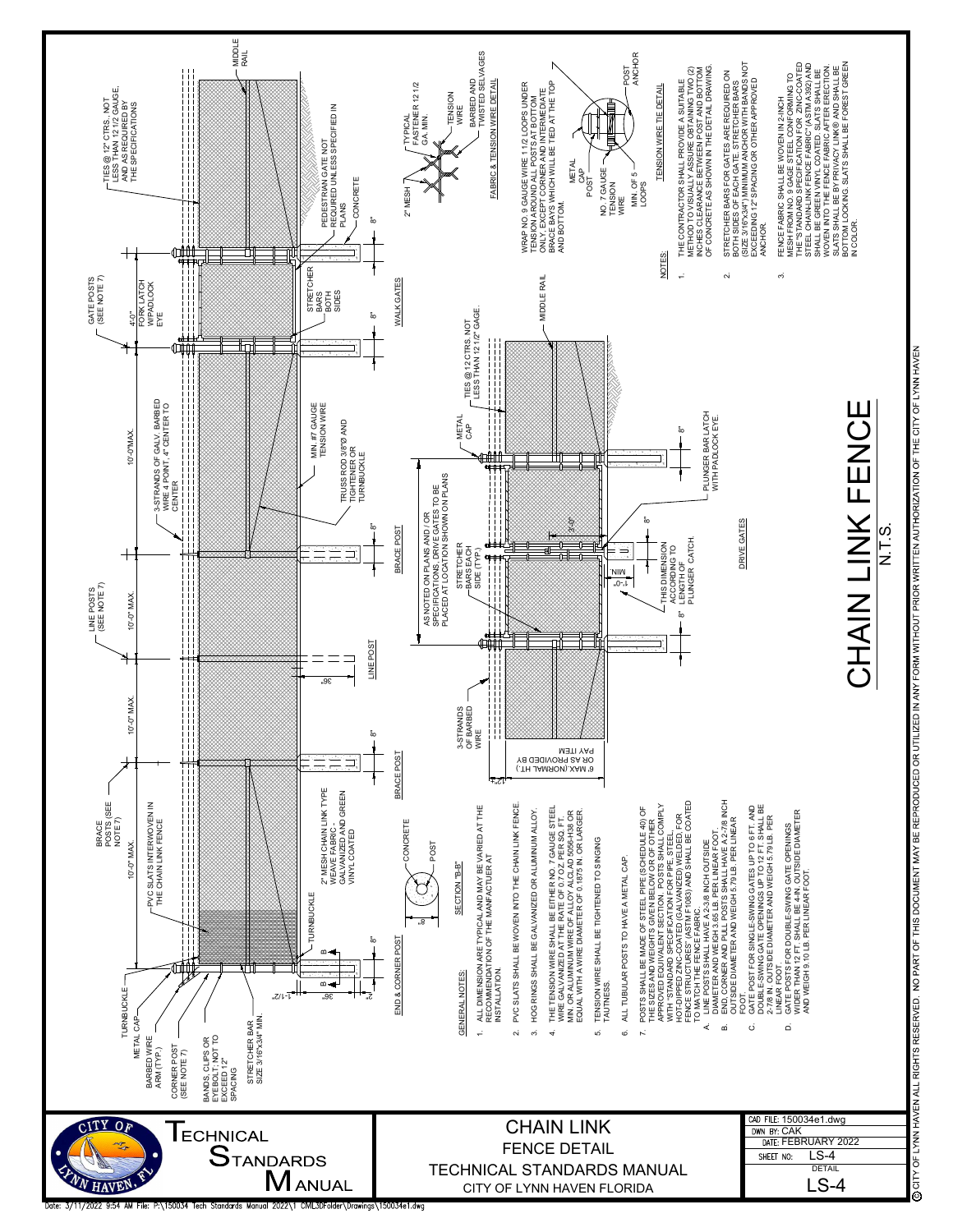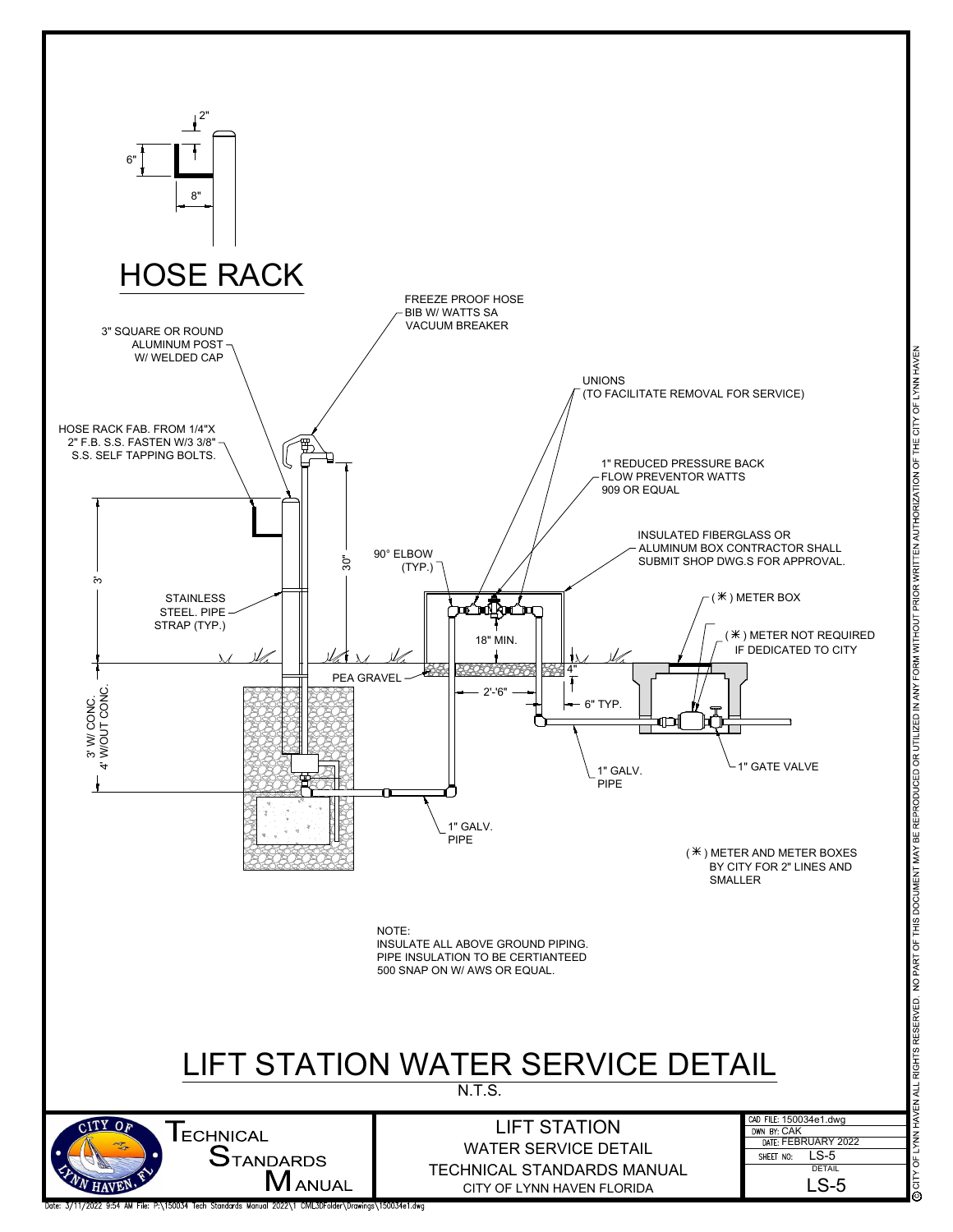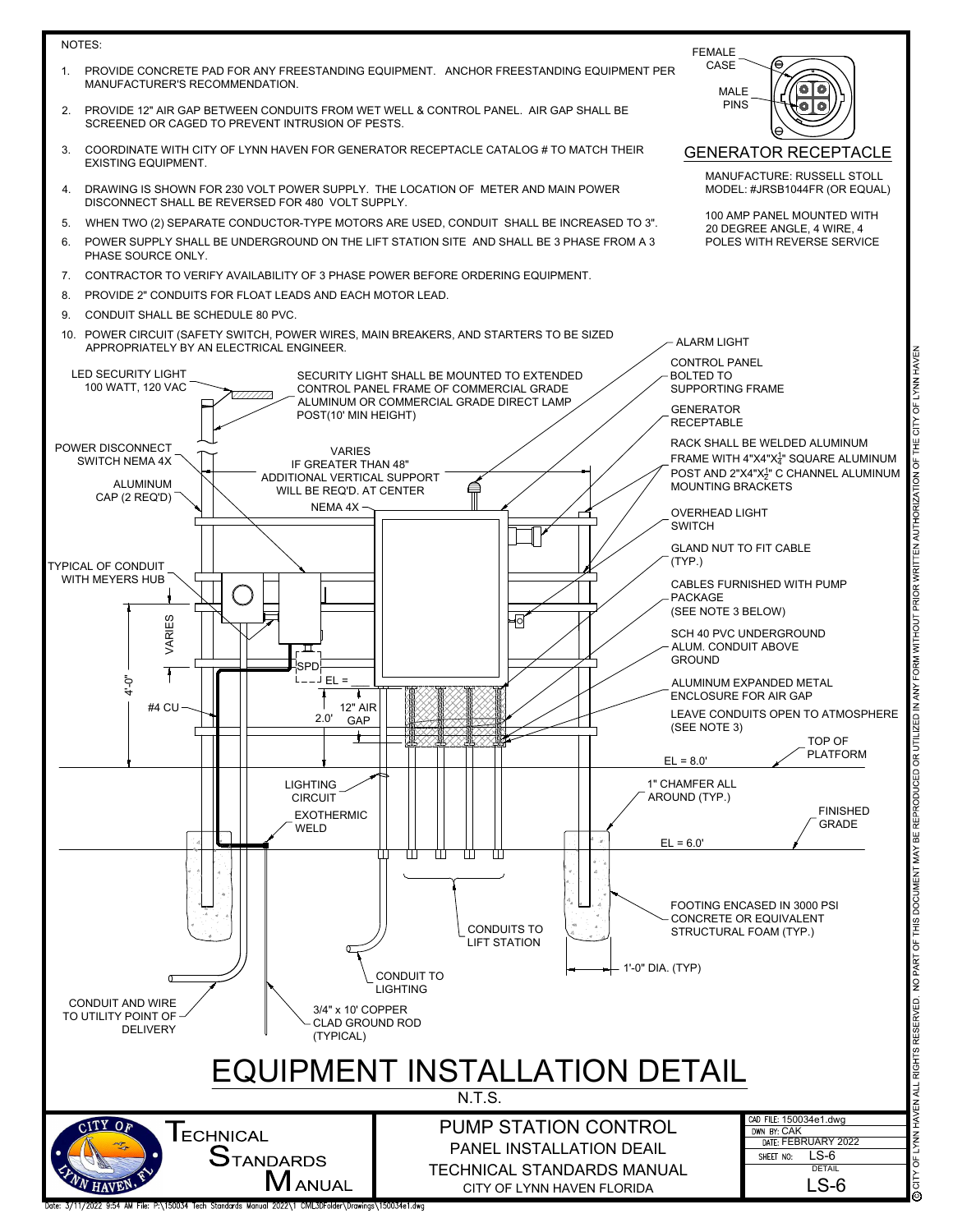![](_page_8_Figure_0.jpeg)

P.\150034 Tech Standards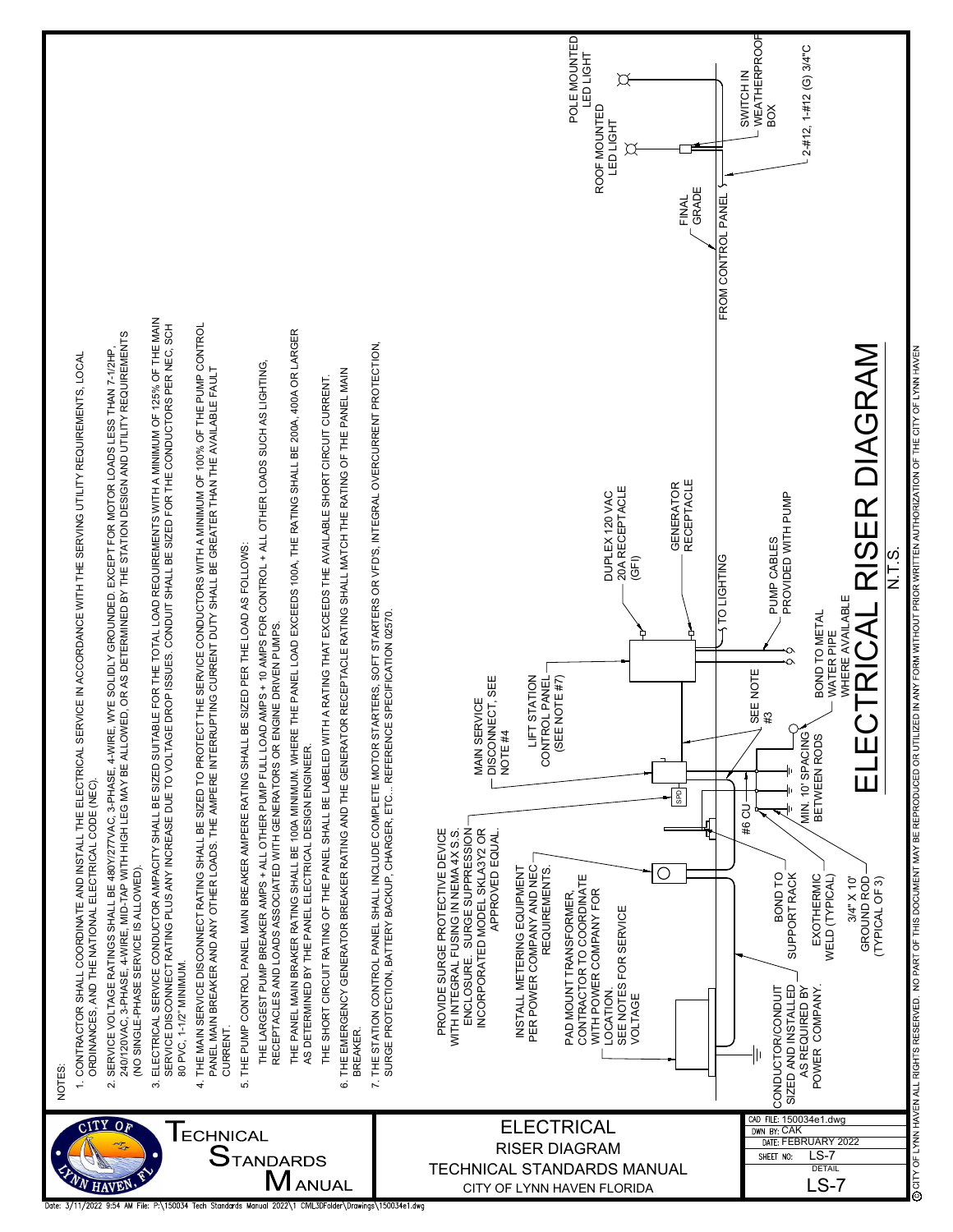![](_page_9_Figure_0.jpeg)